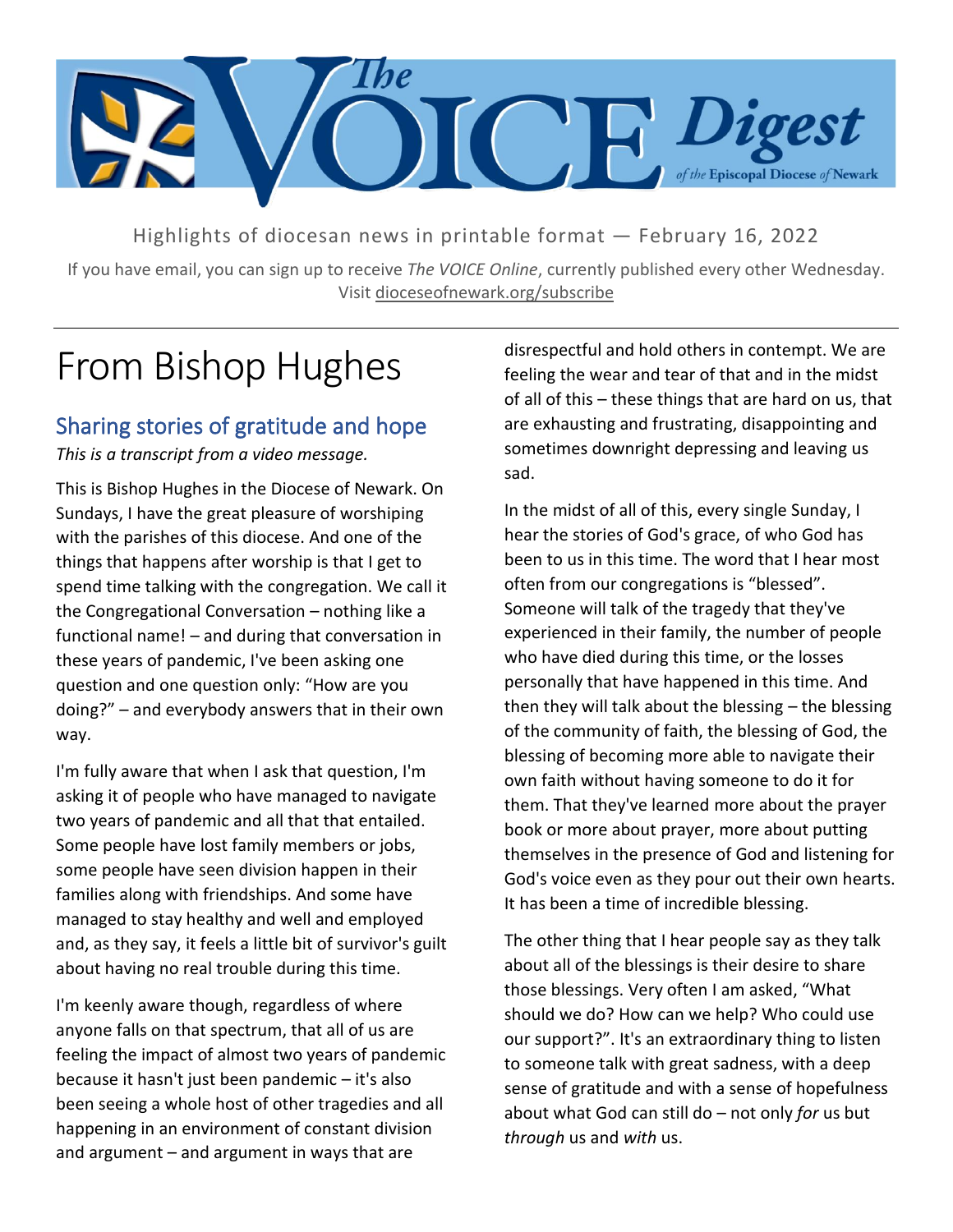These two years – almost two years – of pandemic have been transforming us – we are not the people that we were. We have become something new and our church is not the church that it was, it is becoming something new.

I say all this to remind us that as we go forward and we get tired of it (and we do get tired of it all), I think all of us is ready for the pandemic "off switch" to be hit and to be into a different kind of life. But as we continue forward – because there's no place else for us to go but forward – it's important for us from time to time to share with each other the stories of this time. I do it every Sunday with our parishioners. I invite you to do it, too: tell your story. Tell it to the other people in your church, tell it with your family as you gather and with friends. Tell the story of the hard times and tell the story of God's blessings – not only will it lift you up but it will lift up the people who hear your story.

# Diocesan Announcements

## 2021 Alleluia Fund grant recipients

For over a decade, the Alleluia Fund for Outreach has been helping some of the most vulnerable among us. Thanks to the generous financial support of many individuals across the diocese, as well as congregational support and funds specifically allocated to outreach in the diocesan budget, this year the Alleluia Fund was able to make grants totaling \$155,000 to 30 nonprofits across northern New Jersey and internationally.

With these funds, our Alleluia Fund partners will assist many of the most vulnerable of God's people in our diocese, all year long.

Our 2021 Alleluia Fund nonprofit recipients are:

• Family Promise of Sussex County - Housing Search and Placement

- Good Shepherd Sustainable Learning Foundation - Poultry Farm
- Greater Life Inc. Kidstitute Covid Lifeline
- Church of the Messiah, Chester Senior Resource Center
- Essex County LGBT RAIN Foundation Emergency Housing for LGBT Youth
- Newark Shared Ministries All The Way Up
- Family Promise of Hudson County Rapid Rehousing Grant
- St. Mark's Church, Teaneck St. Mark's Quilters' Fabric Purchase for Feminine Hygiene Kits
- Love Must Act, Inc. Academic Expense for Holy Cross School
- Education for All Children Educational Support for Impoverished Children in Kenya
- Pathways to College Academic counseling
- Grace Community Services Support Breakfast Plus Program
- St. Paul's CDC, Paterson Emergency Men's **Shelter**
- The Lighthouse Food & Social Work Services
- Grace Church, Newark Food Outreach Ministry
- Family Promise of Bergen County Shelter Funding
- The GRACE Project, Inc. Clean Water & Gardening Project
- Seamen's Church Institute General Operating Support
- Union City, Grace Church Saturday Lunch Program
- Ahli Arab Hospital Children's Trauma Clinic
- Meeting Emergency Needs with Dignity Pantry Partnerships Supplemental Food Purchasing
- Episcopal Jersey City Triangle Park Community Center
- Communities of Faith for Housing, The Hoboken Shelter - Food Program